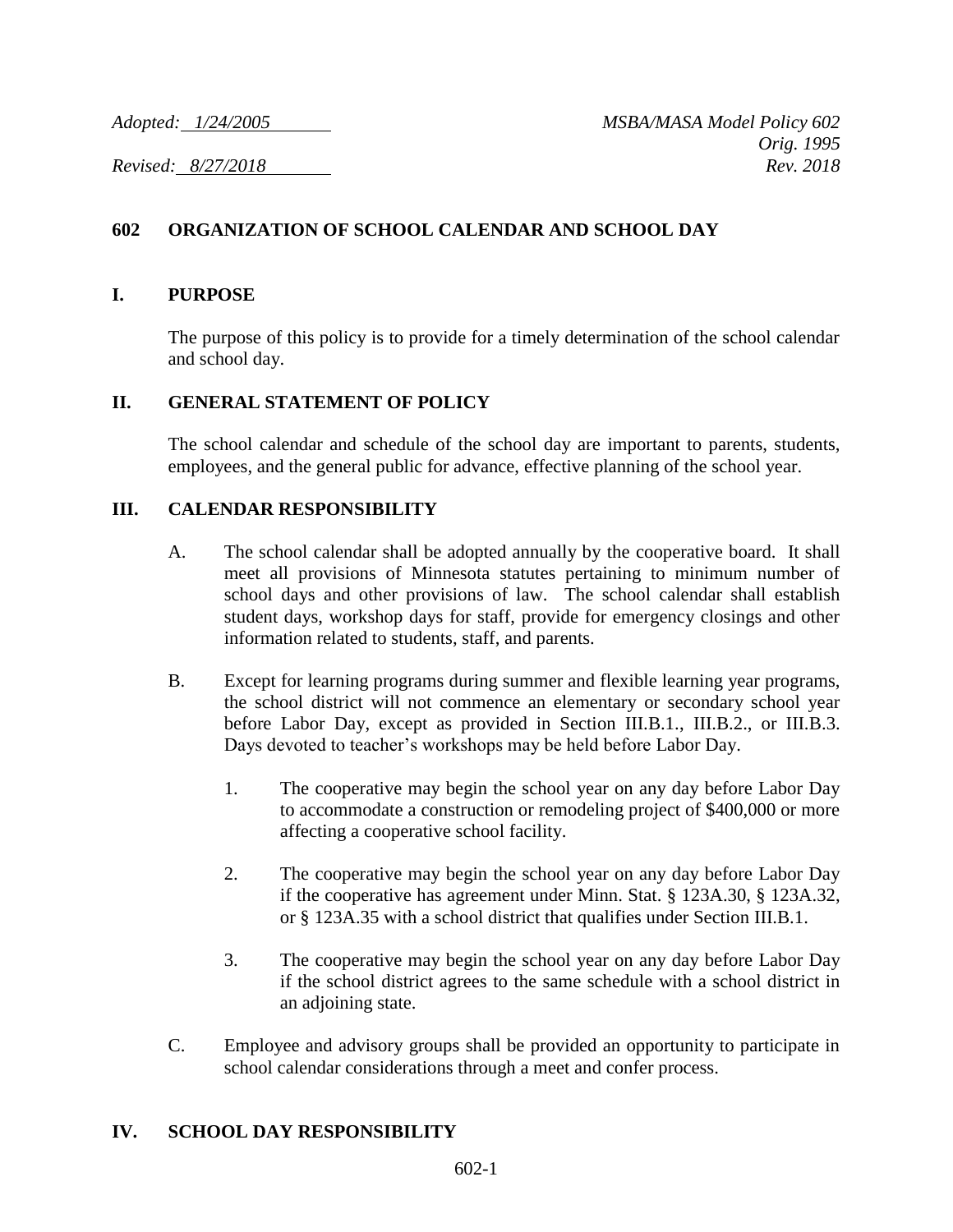- A. The director shall be responsible for developing a schedule for the student day, subject to review by the cooperative board. All requirements and provisions of Minnesota Statutes and Minnesota Department of Education Rules shall be met.
- B. In developing the student day schedule, the director shall consider such factors as school bus schedules, cooperative programs, differences in time requirements at various grade levels, effective utilization of facilities, cost effectiveness, and other concerns deserving of attention.
- C. Proposed changes in the school day shall be subject to review and approval by the cooperative board.

## E-LEARNING DAYS

- A. An "e-learning day" is a school day where a school offers full access to online instruction provided by students' individual teachers due to inclement weather.
- B. A school district may designate up to five e-learning days in one school year.
- C. An e-learning day is counted as a day of instruction and included in the hours of instruction pursuant to Section III.A., above.
- D. The e-learning day plan developed by the school district will include accommodations for students without Internet access at home and for digital device access for families without the technology or with an insufficient amount of technology for the number of children in the household. The plan must also provide accessible options for students with disabilities.
- E. The school district must notify parents and students of its e-learning day plan at the beginning of each school year.
- F. When an e-learning day is declared by the school district, notice must be provided to parents and students at least two hours prior to the normal school start time that students will need to follow the e-learning day plan for that day.
- G. On an e-learning day, each student's teacher must be accessible both online and by telephone during normal school hours to assist students and parents.

| <b>Legal References:</b> | Minn. Stat. § 120A.40 (School Calendar)                                   |
|--------------------------|---------------------------------------------------------------------------|
|                          | Minn. Stat. § 120A.41 (Length of School Year; Days of Instruction)        |
|                          | Minn. Stat. § 120A.414 (E-Learning Days)                                  |
|                          | Minn. Stat. § 120A.415 (Extended School Calendar)                         |
|                          | Minn. Stat. § 120A.42 (Holidays)                                          |
|                          | Minn. Stat. § 122A.40, Subds. 7 and 7a (Employment; Contracts;            |
|                          | Termination)                                                              |
|                          | Minn. Stat. § 122A.41, Subds. 4 and 4a (Teacher Tenure Act; Cities of the |
|                          | First Class; Definitions)                                                 |